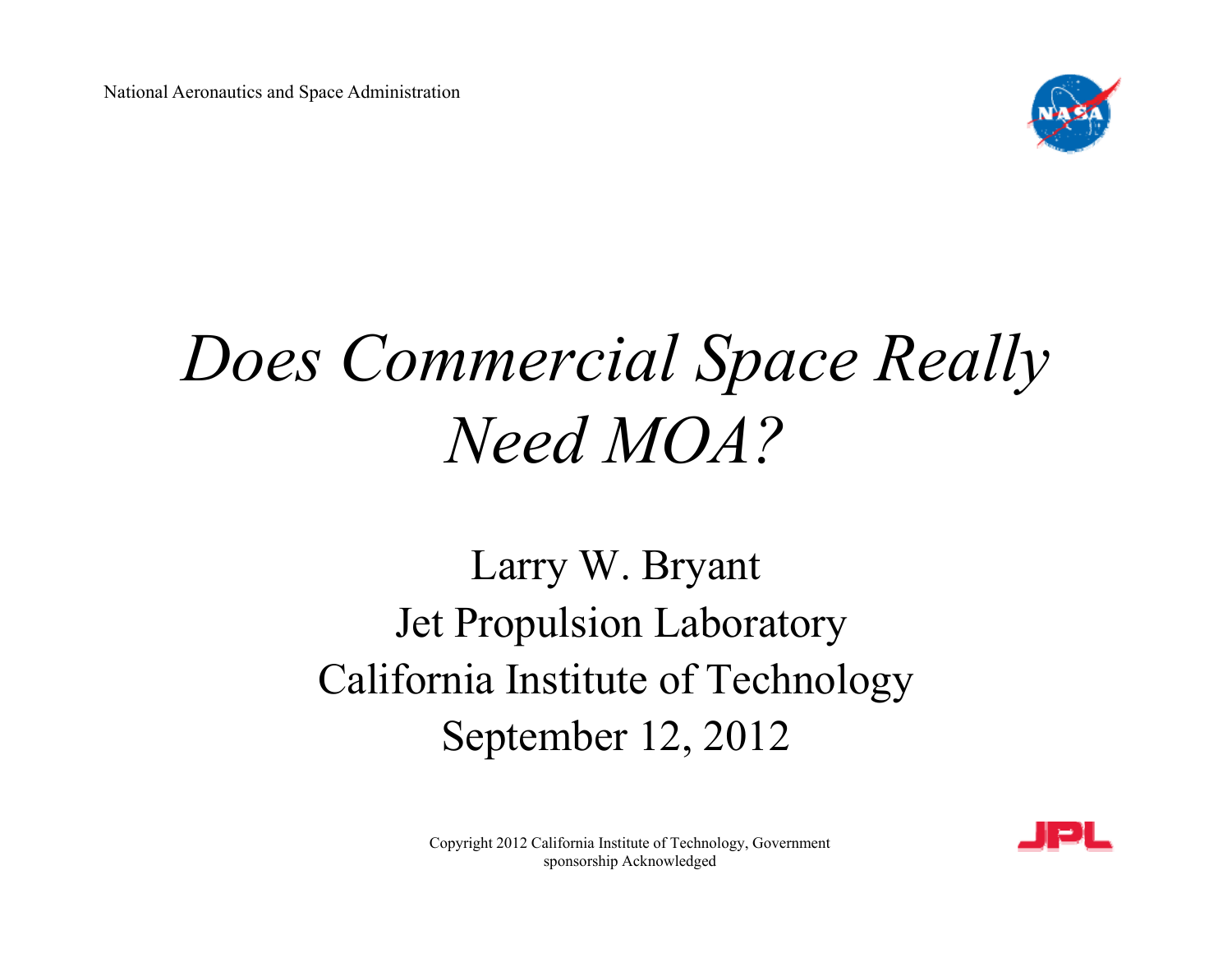#### **Contents**

- Mission Operations Assurance Objectives
- Mission Ops Assurance As We Know It
- Key MOA Processes for Commercial Space
- Shifting the Paradigm to Provide Cost Effective MOA
- Conclusion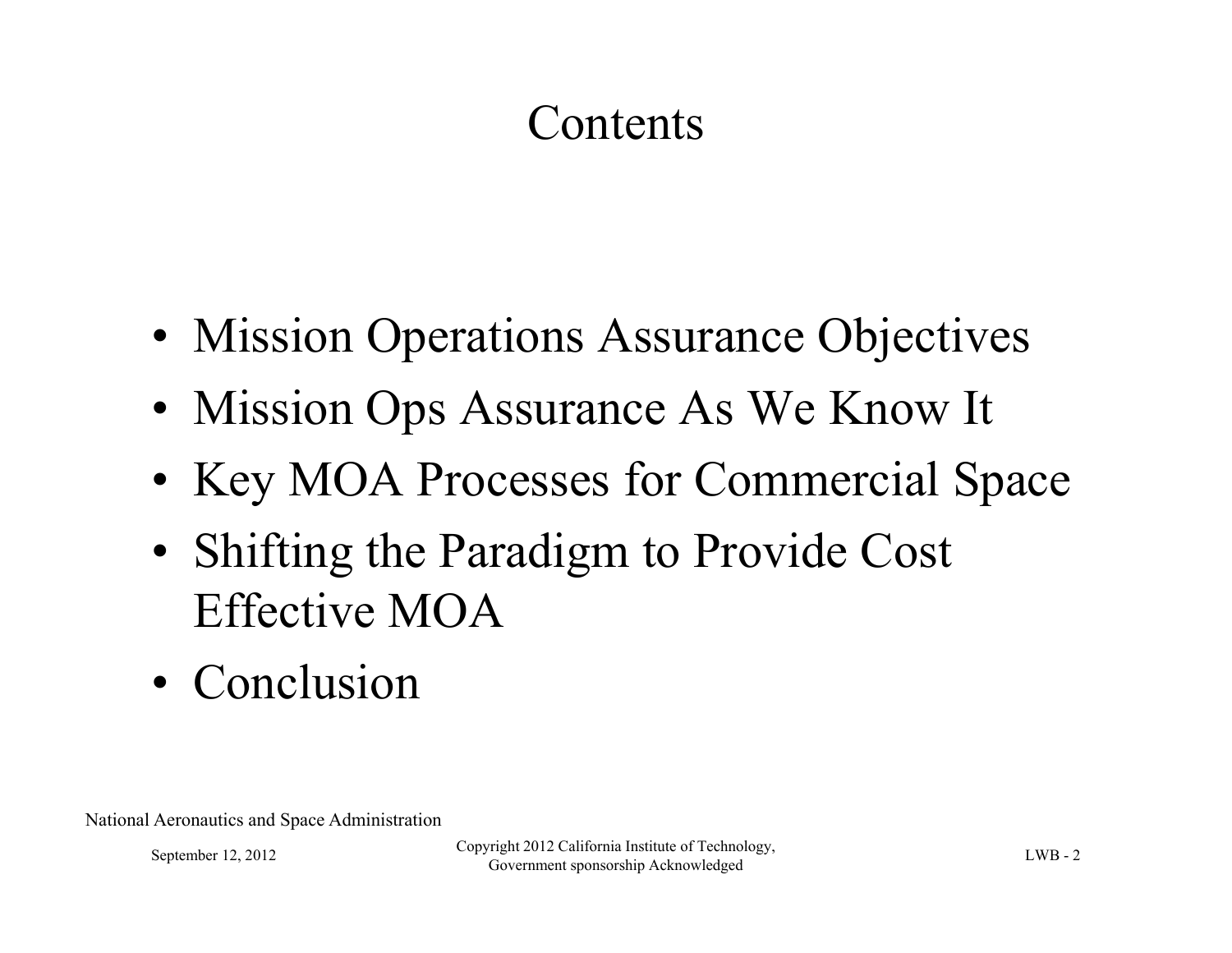### Mission Operations Assurance Objectives

- Improve operational reliability of projects during mission operations
- Assess the mission objectives, spacecraft/payload design & capabilities, and flight operations planning and implementation for compatibility and consistency.
- Facilitate integration of mission operations assurance into the project so that all team members share responsibility for mission success
- Assess the design, implementation, integration, validation & execution of robust processes to successfully accomplish mission objectives
- Facilitate, when appropriate, Software Quality Assurance (SQA) support during post launch software development, Flight Software modifications, and resolution of software related problem reports.
- Provide project manager with visibility into mission operations assurance processes and recommend actions as appropriate
- Provide independent risk assessment to project manager & higher level safety and mission assurance offices.
- Provide direct transfer of knowledge and experience to existing and future projects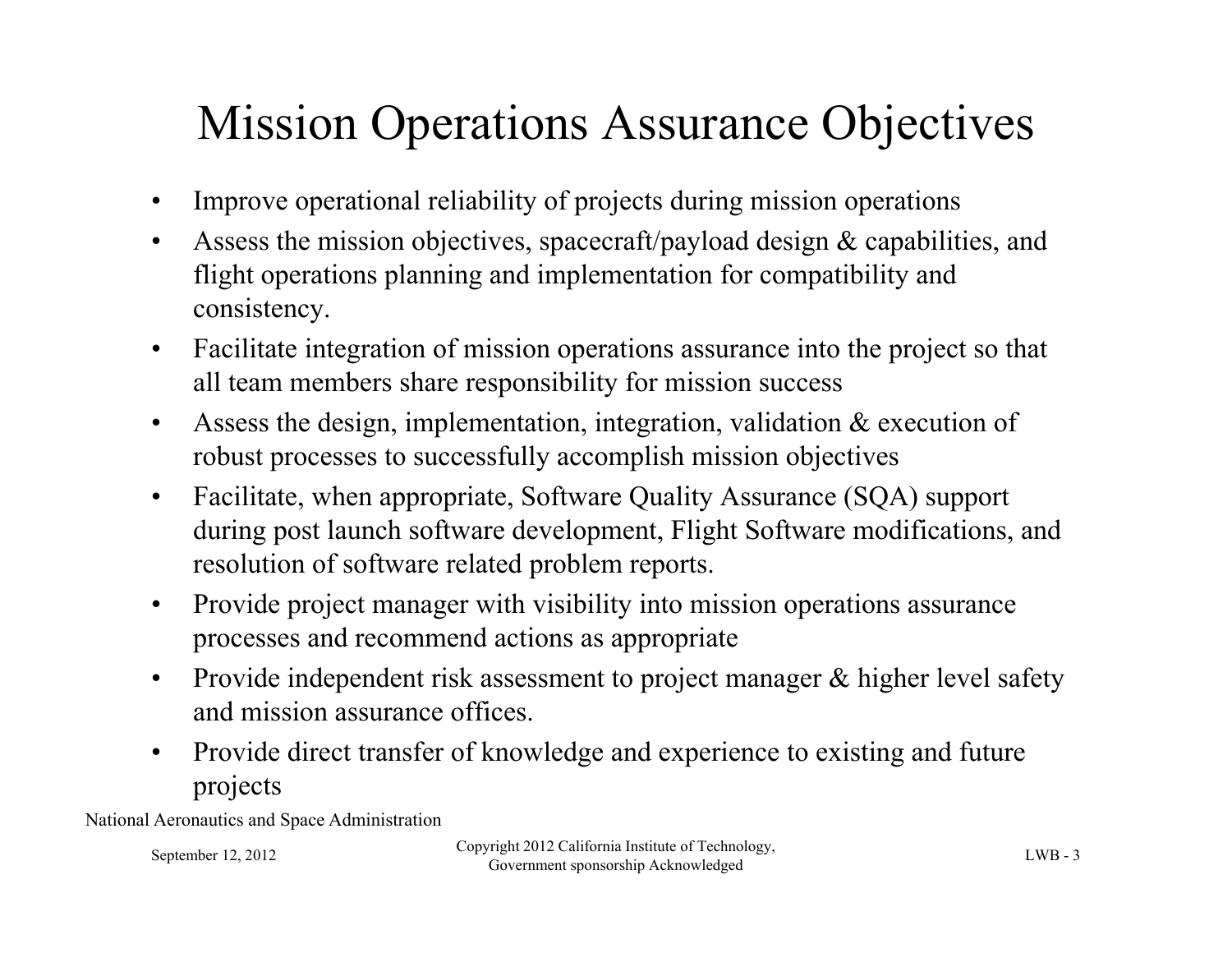#### Mission Ops Assurance As We Know It

#### **MOA PROCESSES FOR ROBOTIC EXPLORATION**

- RISK ASSESSMENT
- PROJECT OPERATIONAL READINESS
- PROBLEM REPORTING
- OPERATIONS TRAINING
- OPERATIONAL REQUIREMENTS
- PROJECT PLANNING
- FLIGHT RULES
- MOA REPORTING
- PROJECT OPERATIONS CONFIGURATION MANAGEMENT
- INTERFACE WITH OTHER QUALITY/OPERATIONS ASSURANCE FUNCTIONS
- LESSONS LEARNED ASSESSMENT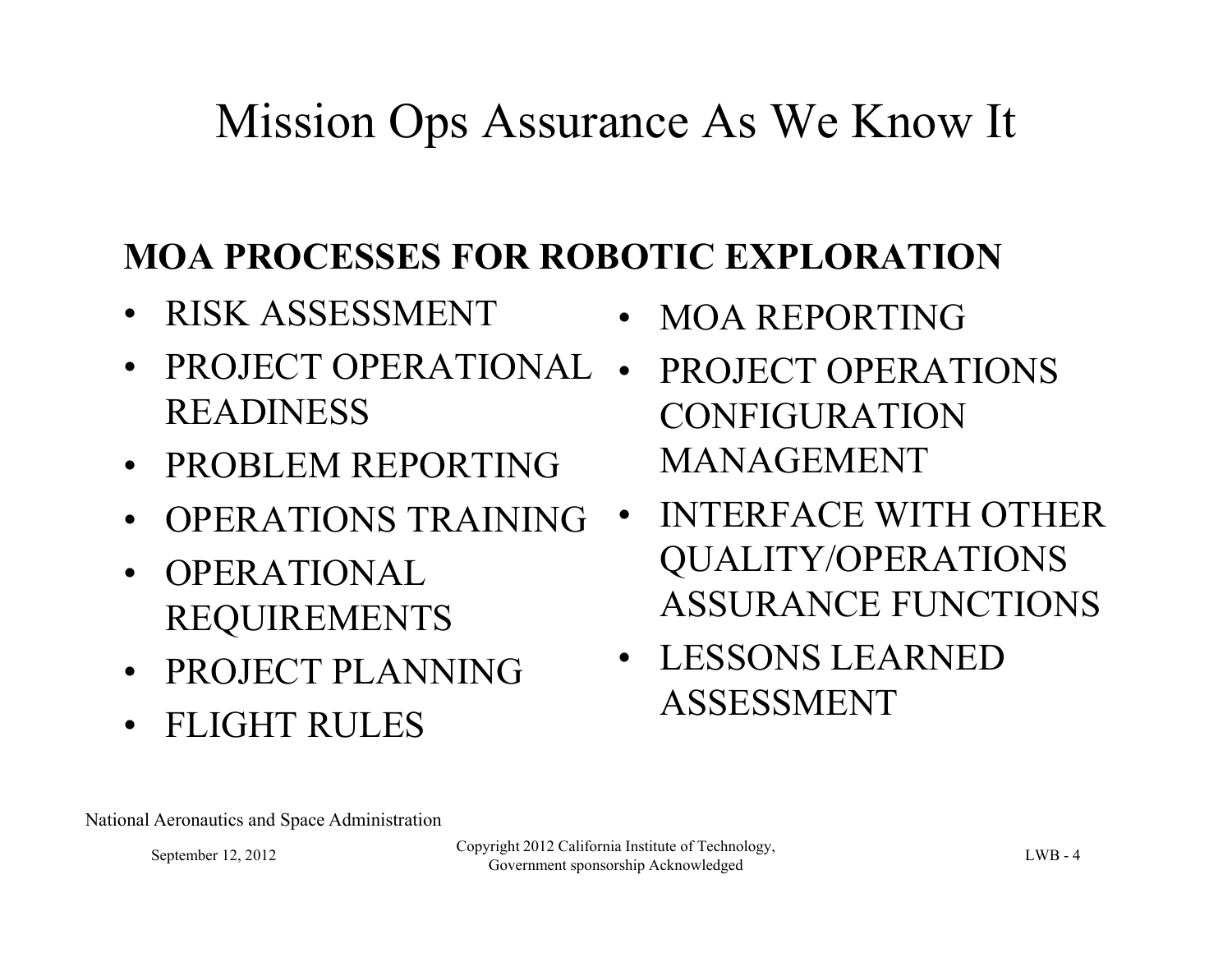## Key MOA Processes for Commercial Space

#### • Problem Reporting

– The benefit of an effective problem reporting system is that problems and their fixes can be well documented and the information easily disseminated within a project or to other projects to avoid a recurrence. The avoidance of problem recurrence is a definite benefit to the profitability of any commercial project. This clearly continues throughout the operational life of a commercial project as well as any follow on projects.

#### • Risk Assessment

– It certainly is beneficial to have a good risk mitigation approach in place, but is an independent assessment of value to a commercial enterprise? This will depend on the cost and the perceived benefit. It is likely that, unless it is funded by an oversight organization, the cost of an independent risk assessment task will not be considered sufficiently value added for a commercial organization.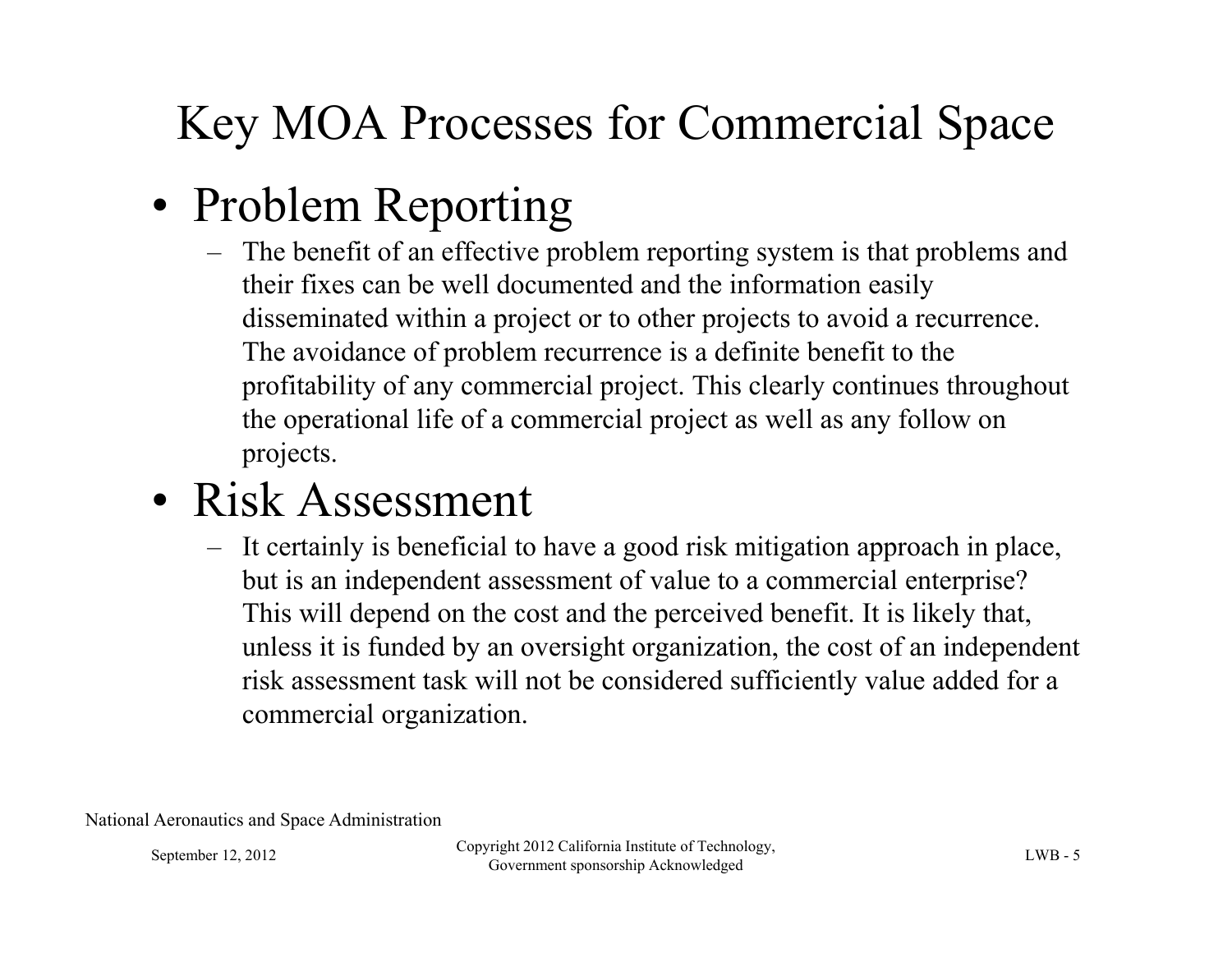#### Shifting the Paradigm to Provide Cost Effective MOA

- Advanced Decision Support System
	- Significant benefit of incorporating an effective decision support system is its independence from the project since its knowledge data base is populated by subject matter experts in the field, not specifically associated with a project
	- With an independent decision support system which is sufficiently automated to generate reports on anomalies encountered and responses as well as make recommendations for action that consider risk of various options, core processes of MOA can be incorporated in a commercial space operations system without separate overhead.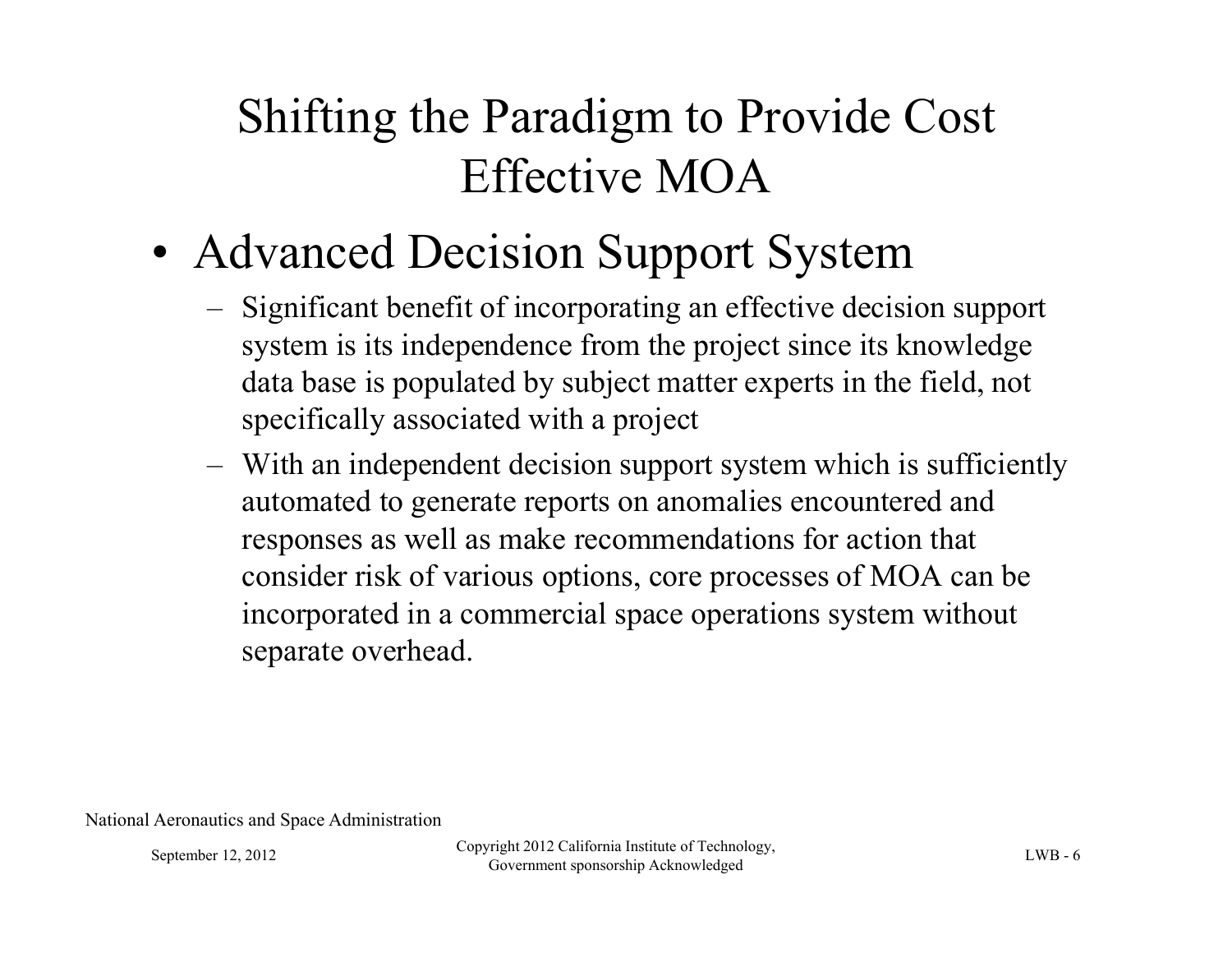### Conclusion

- The functions which are currently elements of MOA will certainly benefit commercial space operations, but it isn't clear that all would be immediately value added.
- For advanced decision support systems, the core capabilities exist, but they need to be coalesced into a system that can benefit all commercial space operators.
- Implication is the need for a single agency to take the lead in bringing this to the commercial space community.